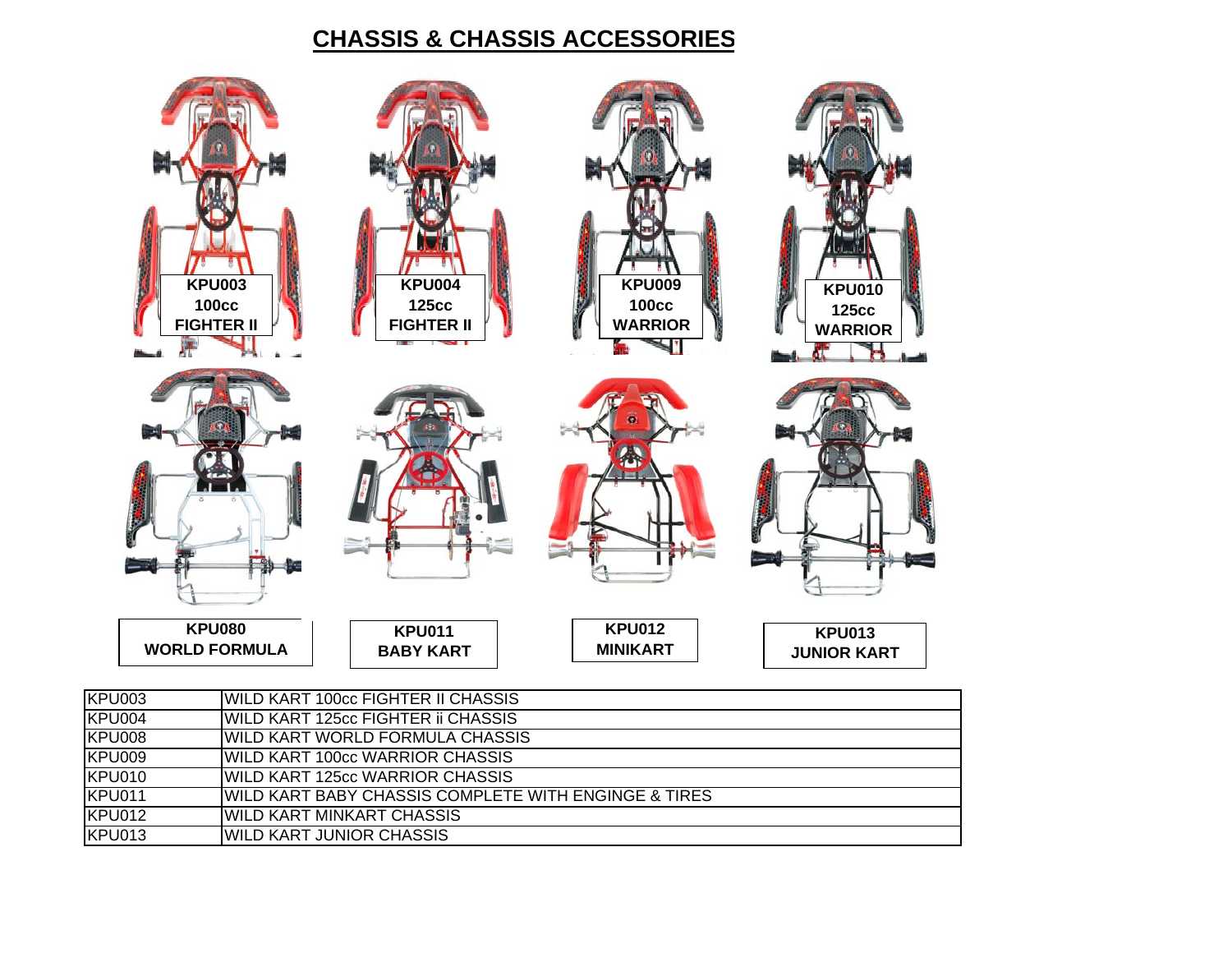## **PEDALS**





| <b>PART</b><br><b>INUMBER</b> | <b>DESCRIPTION</b>                               |
|-------------------------------|--------------------------------------------------|
| RKD126A                       | 100-125cc ACCELERATOR PEDAL                      |
|                               | 100-125cc <b>BILLET</b> ACCELERATOR PEDAL        |
| <b>WK518LG</b>                | (LIGHT GOLD)                                     |
| <b>WK518BK</b>                | 100-125cc <b>BILLET</b> ACCELERATOR PEDAL(BLACK) |
|                               | 100-125cc <b>BILLET</b> ACCELERATOR PEDAL        |
| <b>WK518T</b>                 | (TITANIUM)                                       |
|                               |                                                  |





| IRKD126F      | 1100-125cc BRAKE PEDAL                                 |  |
|---------------|--------------------------------------------------------|--|
| WK519LG       | 100-125cc BILLET BRAKE PEDAL(LIGHT GOLD)               |  |
| WK519BK       | 1100-125cc <b><i>BILLET</i></b> BRAKE PEDAL(BLACK).    |  |
| <b>WK519T</b> | 1100-125cc <b><i>BILLET</i></b> BRAKE PEDAL(TITANIUM). |  |
|               |                                                        |  |

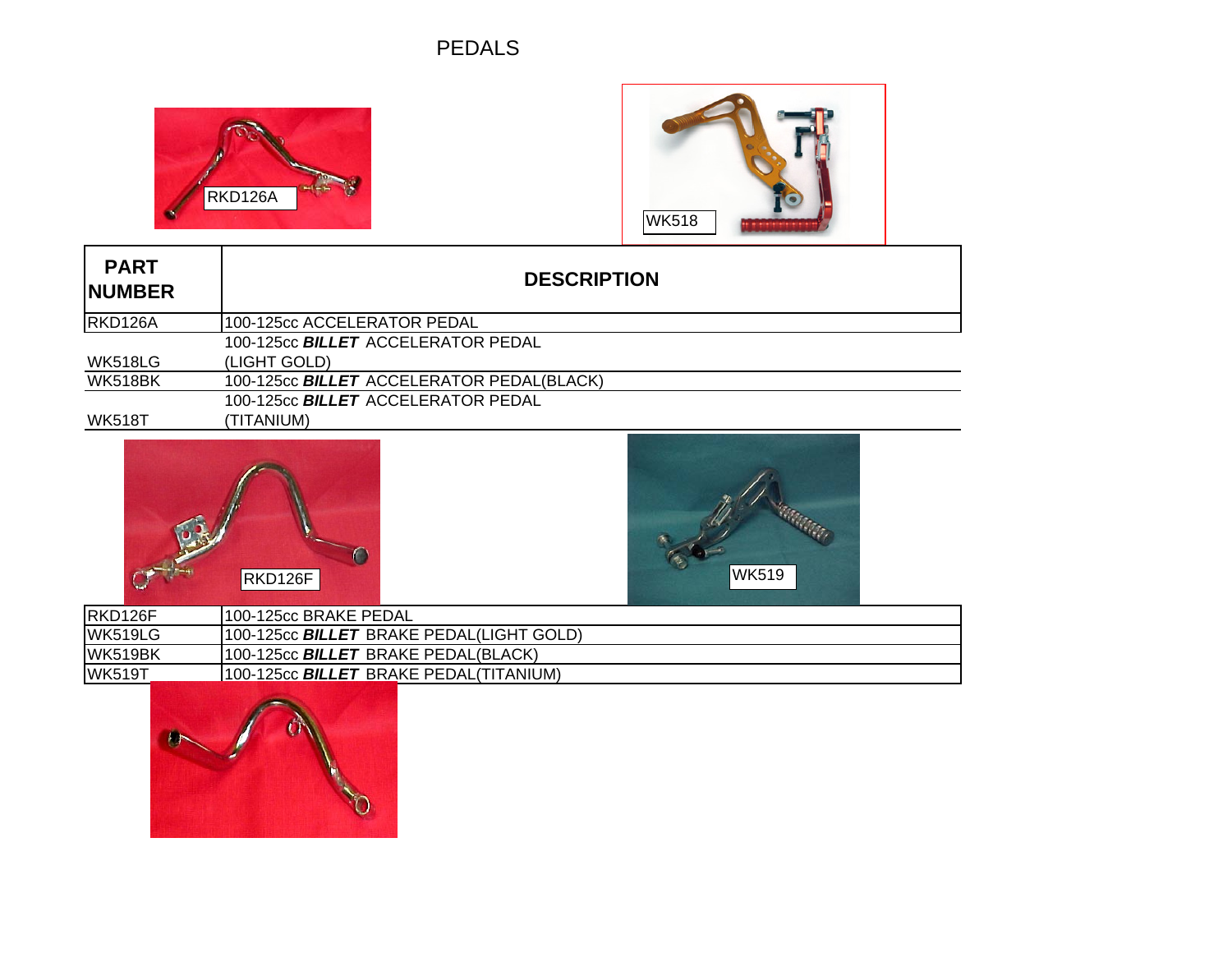



| <b>PART</b><br><b>NUMBER</b> | <b>DESCRIPTION</b>                           |
|------------------------------|----------------------------------------------|
| RKD127A                      | MINI/BABY ACCELERATOR PEDAL                  |
| WK518MBK                     | MINI/BABY BILLET ACCELERATOR PEDAL(BLACK)    |
| WK518MT                      | MINI/BABY BILLET ACCELERATOR PEDA (TITANIUM) |
|                              | RKD127F<br><b>WK519M</b>                     |
| RKD127F                      | MINI/BABY BRAKE PEDAL                        |
| WK519MBK                     | MINI/BABY BILLET BRAKE PEDAL(BLACK)          |
| <b>WK519MT</b>               | MINI/BABY BILLET BRAKE PEDAL(TITANIUM)       |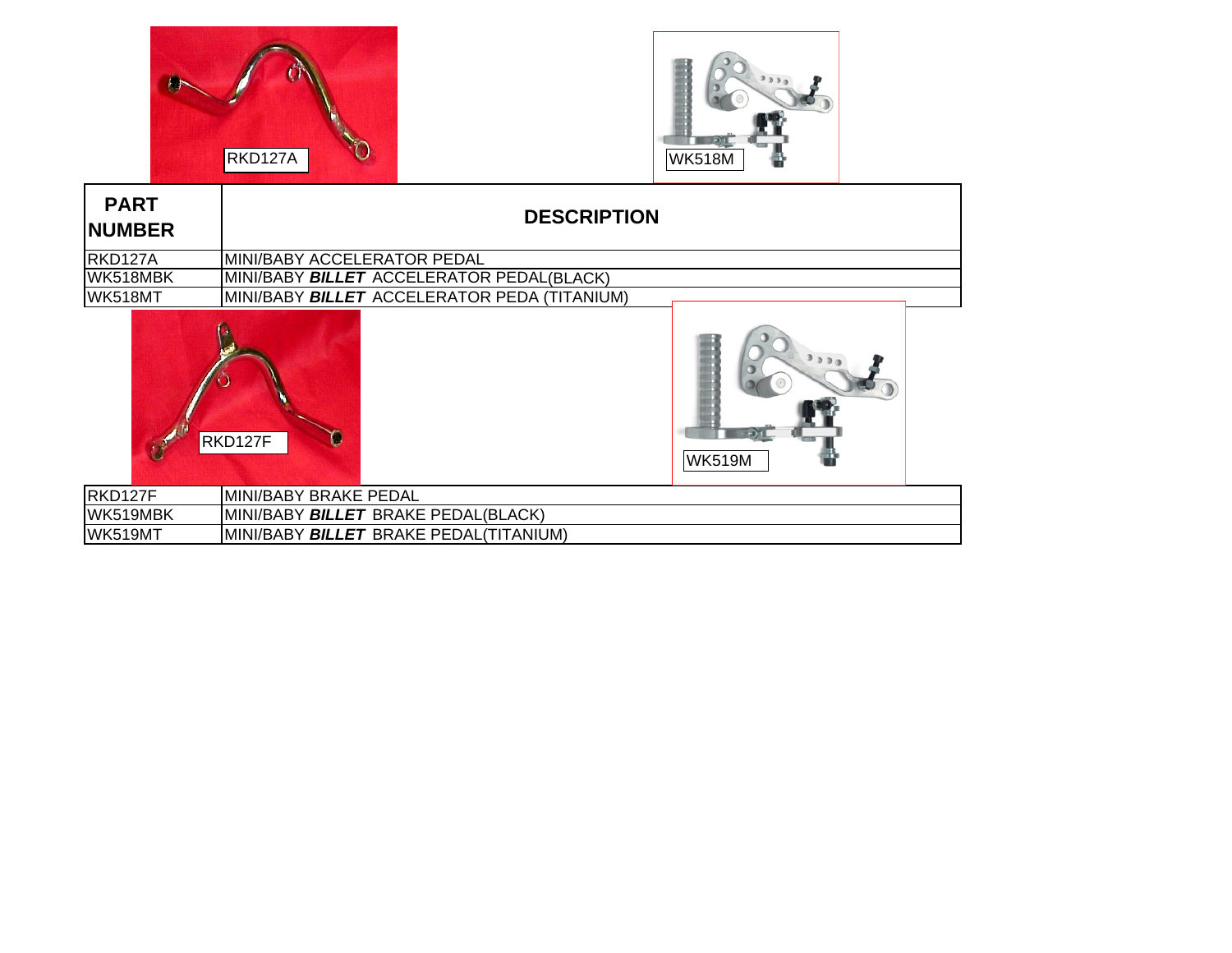## **DESCRIPTION**



**PEDAL ACCESSORIES**

|                | $-1$                                     |
|----------------|------------------------------------------|
| <b>RKD128</b>  | 8mm PEDAL STUD BOLT                      |
| RKD128A        | 10mm PEDAL STUD BOLT                     |
| WK520BK        | BILLET AL. PEDAL ANTISKID(BLACK)         |
| <b>WK520T</b>  | BILLET AL. PEDAL ANTISKID(TITANIUM)      |
| <b>WK520DG</b> | BILLET AL. PEDAL ANTISKI(DARK GOLD)      |
| <b>WK520LG</b> | BILLET AL. PEDAL ANTISKI(LIGHT GOLD)     |
| WK520BU        | BILLET AL. PEDAL ANTISKI(BLUE)           |
| <b>WK521BK</b> | BILLET AL. PEDAL EXTENSION (BLACK)       |
| <b>WK521T</b>  | BILLET AL. PEDAL EXTENSION (TITANIUM)    |
| WK517BK        | BILLET AL. FOOT REST (BLACK)             |
| WK517BU        | BILLET AL. FOOT REST (BLUE)              |
| WK517LG        | BILLET AL. FOOT REST (LIGHT GOLD)        |
| WK517RD        | BILLET AL. FOOT REST (RED)               |
| <b>WK517T</b>  | BILLET AL. FOOT REST (TITANIUM)          |
| <b>RKD421</b>  | <b>PLASTIC FOOT SUPPORT</b>              |
| <b>RKD110</b>  | <b>RETURN SPRING FOR GAS/BRAKE PEDAL</b> |



**CHAIN ADJUSTERS**

| WK100LG       | <b>FER(GOLD)</b><br>ADJUST'<br>`HAIN                     |
|---------------|----------------------------------------------------------|
| WK100BK       | <b>TER(BLACK)</b><br><b>ADJUST</b><br>`HAIN              |
| <b>WK100T</b> | ITANIUM)<br><b>ADJUST</b><br>HAIN<br>$\sim$<br>'ERı<br>_ |